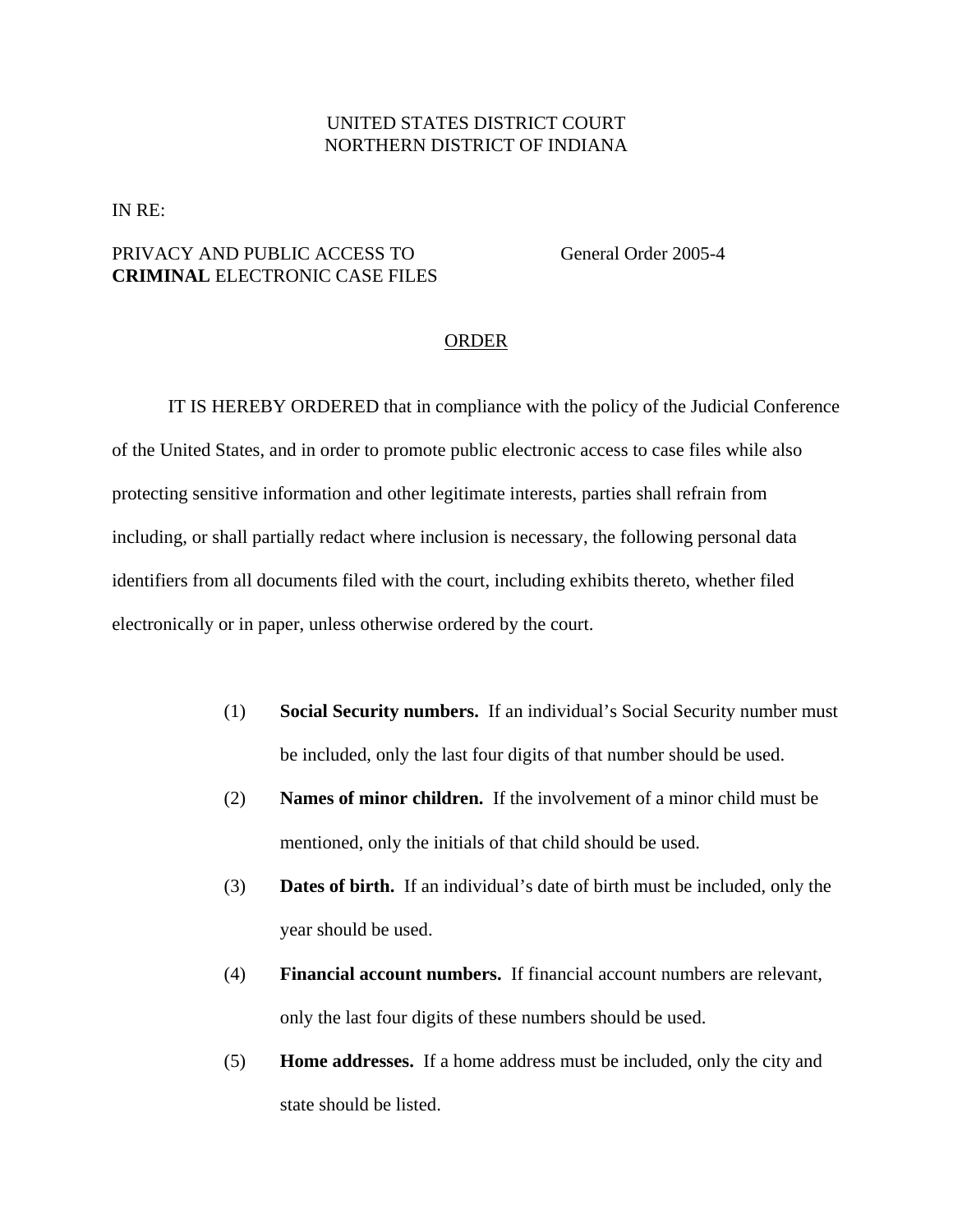**A** party wishing to file a document containing the personal data identifiers listed above may

- (1) file an unredacted version of the document under seal, or
- (2) file a reference list under seal. The reference list shall contain the complete personal data identifier(s) and the redacted identifier(s) used in its(their) place in the filing. All references in the case to the redacted identifiers included in the reference list will be construed to refer to the corresponding complete personal data identifier. The reference list must be filed under seal, and may be amended as of right.

The unredacted version of the document or the reference list shall be retained by the court as part of the record. The court may, however, still require the party to file a redacted copy for the public file.

The responsibility for redacting these personal identifiers rests solely with counsel and the parties. The Clerk will not review each pleading for compliance with this rule.

This policy shall go into effect after notice to the bar and public and will apply to all documents filed on or after the effective date.